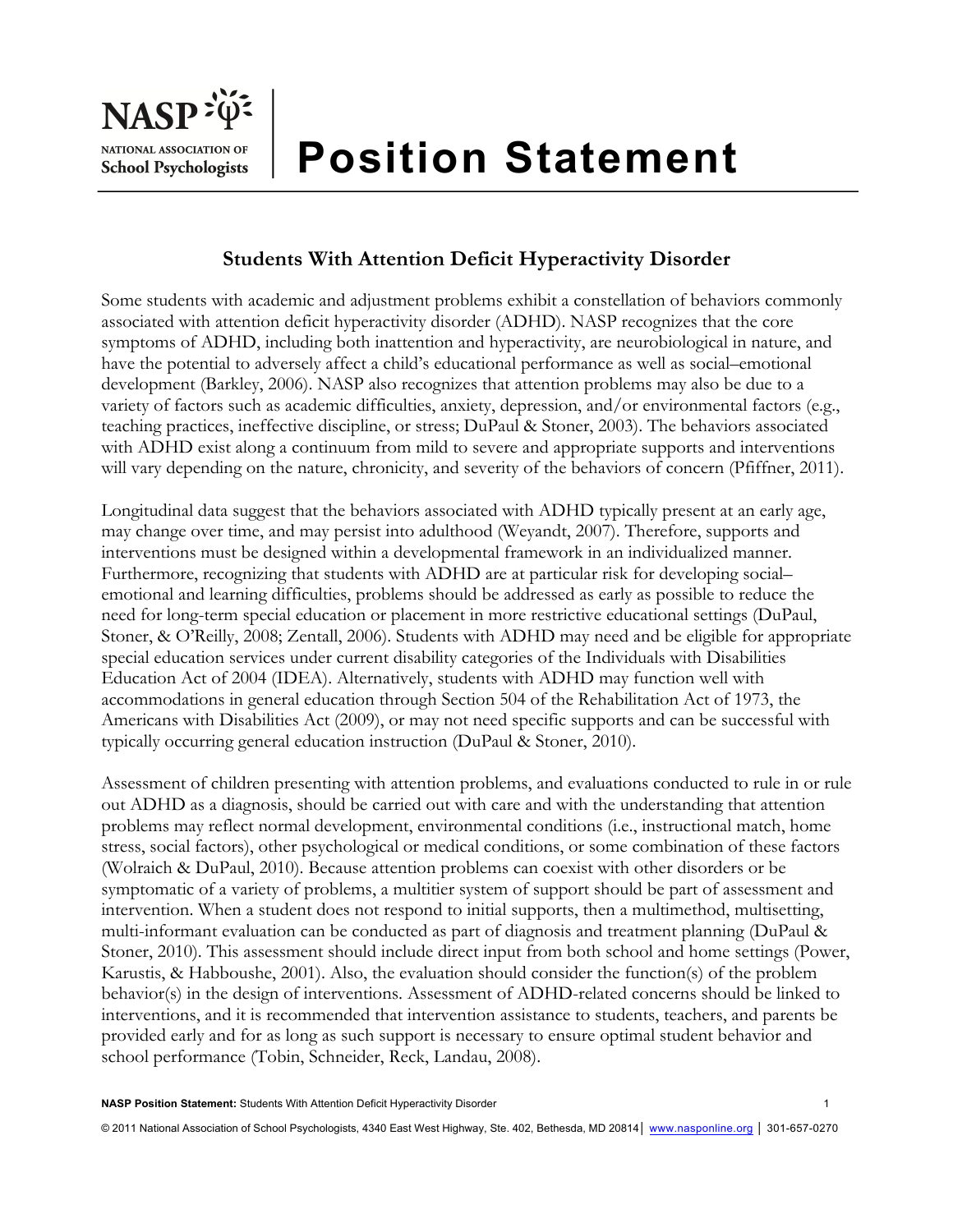Effective interventions should be tailored to the unique strengths and needs of every student. For children with ADHD, such interventions will often include the following:

- instructional strategies to improve self-management as described in the NASP position statement titled *Appropriate Behavioral, Social, Emotional Supports to Meet the Needs of All Students*;
- classroom modifications to enhance work quality and productivity, engagement, and social adjustment;
- collaboration and consultation with families to ensure that parental support for each child is fully utilized, to facilitate parental behavior support at home, and to promote the use of consistent approaches across home, school, and community settings;
- monitoring by a school-based intervention team to ensure effective implementation of interventions, to provide adequate support for those interventions, and to evaluate the effectiveness of programs in meeting behavioral and academic goals;
- education of school staff in characteristics and management of ADHD and attention problems to enhance appropriate instructional accommodations, modifications, and behavior support;
- access to special education services as appropriate;
- collaboration with community agencies and professionals providing medical and related services to students and their families;
- appropriate supports and intervention to help students with ADHD to appreciate their unique abilities and to develop their feelings of self-worth and confidence;
- class-wide and individualized behavior support systems to promote and support appropriate social and academic behavior, as well as achievement.

Research indicates that certain medications, particularly stimulant medications, may be a part of a highly effective treatment modality for many students with ADHD and can enhance the efficacy of other interventions (Wolraich & DuPaul, 2010). Importantly, other types of intervention also have been shown to be effective (e.g., behavioral interventions) and medication should not be the only intervention considered. The decision to use medication rests with the parents and child, in consultation with medical professionals (American Academy of Pediatrics, 2001). Therefore, it is inappropriate to make school placements and services contingent on seeking or obtaining medication treatment.

NASP supports the recommendation from the American Academy of Pediatrics that "The assessment of ADHD requires evidence directly obtained from parents or caregivers regarding the core symptoms of ADHD in various settings, the age of onset, duration of symptoms, and degree of functional impairment" (American Academy of Pediatrics, 2000). When medication is considered, NASP recommends that:

- Medication should be considered only as part of a comprehensive treatment program that may also include academic, social, behavioral, and/or parent and family focused intervention.
- Behavioral and academic data should be collected before and during controlled medication trials to assess baseline conditions and the efficacy of medication.
- Communication among school, home, and medical personnel should emphasize mutual problem solving and collaborative teamwork.
- Throughout the course of medication treatment, the student's health, behavior, and academic progress should be carefully monitored and communicated to appropriate medical providers.

**NASP Position Statement:** Students With Attention Deficit Hyperactivity Disorder 2

© 2011 National Association of School Psychologists, 4340 East West Highway, Ste. 402, Bethesda, MD 20814 | www.nasponline.org | 301-657-0270